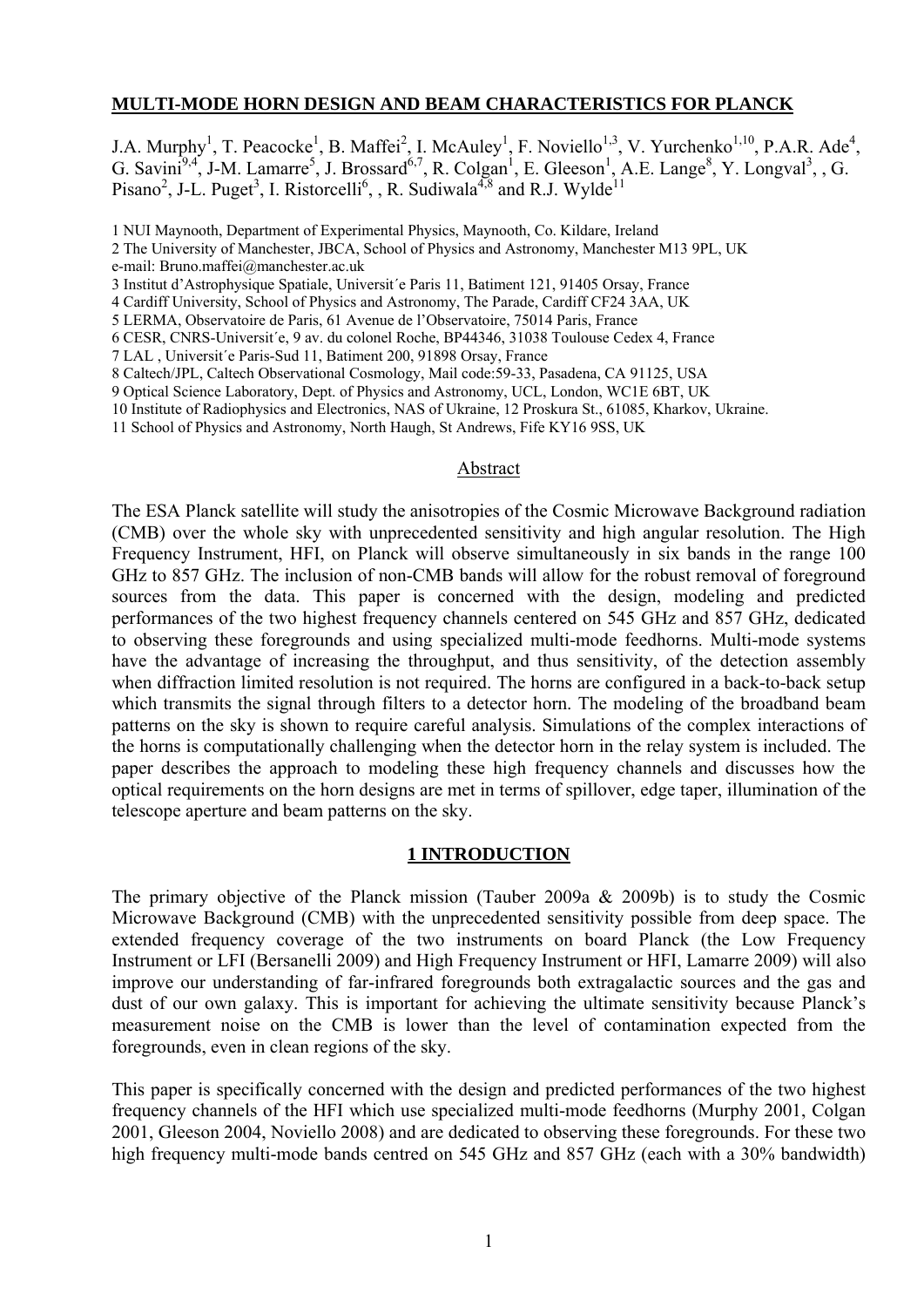the telescope is the main source of thermal radiation and photon noise and the design of these horns require a very special approach.

The HFI bolometers (Bock 1995) are incoherent detectors and thus absorb the total power in the propagating modes transmitted by the feed systems which optically couple the detectors through corrugated waveguide structures to an off-axis Gregorian telescope (Tauber 2009a). The telescope primary mirror has a projected diameter of 1.5m which provides a diffraction limited resolution of the order 2-3 arcmins for the two bands at 545 GHz and 857 GHz. There is a requirement to maintain a beam width close to 5 arcmins to minimize the number of positional changes of the satellite and to keep the data rate within the available downlink specification. That allows a multimode detection scheme to be implemented, making use of partially coherent optics (Withington 1998) based on the use of scalar feedhorns (Maffei 2000) fed by an overmode waveguide.

The multi-mode design adopted for these two channels has the goal of maximizing the response to point sources while keeping the beam size large enough (4-5 arcmins) to meet the sampling requirements. In the multi-mode horns the waveguide section is oversized for the wavelength range selected by quasi-optically coupled mesh filters (Ade 2009), giving an effective throughput greater than for a diffraction limited system. The multi-mode channels are unique in their design and function and their development has necessitated the extension of existing modeling techniques including the analysis of overmode corrugated waveguides (Clarricoats 1984, Murphy 2001, Gleeson 2005) and the propagation of partially coherent fields through the telescope optics and onto the sky (Yurchenko 2001 & 2004, Brossard 2001, Noviello 2008). The shaped horn configuration maintains control of sidelobes and modifies the partially coherent illumination of the telescope (Maffei 2000). The technique has the advantage of increasing the throughput and thus sensitivity of the detection assembly, each extra mode contributing to the power detected. The drawback is the resulting beam characteristics are significantly more complicated to model and the boundary conditions are not as accurately controlled as for the single-mode channels because the precise balance of power in the modes is affected by the details of the feed relay system, which has the potential for cavity effects (Ade 2009, Maffei 2009).

A previous paper on the focal plane configuration has been devoted to the design optimization and beam performances of Planck-HFI concentrating mainly on the CMB single mode channels (Maffei 2009). This paper is dedicated to a detailed description of the design and modeling of the multimode channels of the HFI, ultimately focusing on beam pattern prediction for the channels at 545 GHz and 857 GHz, and the throughput of the horns. In section 2 we will describe the design solutions adopted to reach the specifications including the requirements on illumination pattern of the telescope, edge taper and spillover levels. In section 3 we discuss the computational approach taken for the modeling of the multi-mode horns, while in Section 4 we describe how the horns reach the requirements in terms of telescope illumination and phase centre location and we also discuss the comparison with the laboratory test measurements of the Planck pixel configuration. Section 5 is dedicated to the extensive telescope beam simulations performed for the multi-mode channels based on the best expected performances of the horns and knowledge of the real in-flight telescope.

# **2 OPTICAL CONSIDERATIONS & DESIGN CONSTRAINTS**

The Planck-HFI detection system is based on cryogenically cooled ultra sensitive bolometers (Bock 1995) coupled to corrugated feedhorn antennas directly illuminating the telescope secondary mirror (Tauber 2009a). Shaped corrugated feedhorns have been chosen for all channels to achieve very low sidelobe levels and strict stray-light control (Maffei 2000) demanded by the stringent requirements for the CMB measurements, but also necessary for high sensitivity foreground observations (Lamarre 2003). There are no quasi-optical components in front of the horn aperture (as for example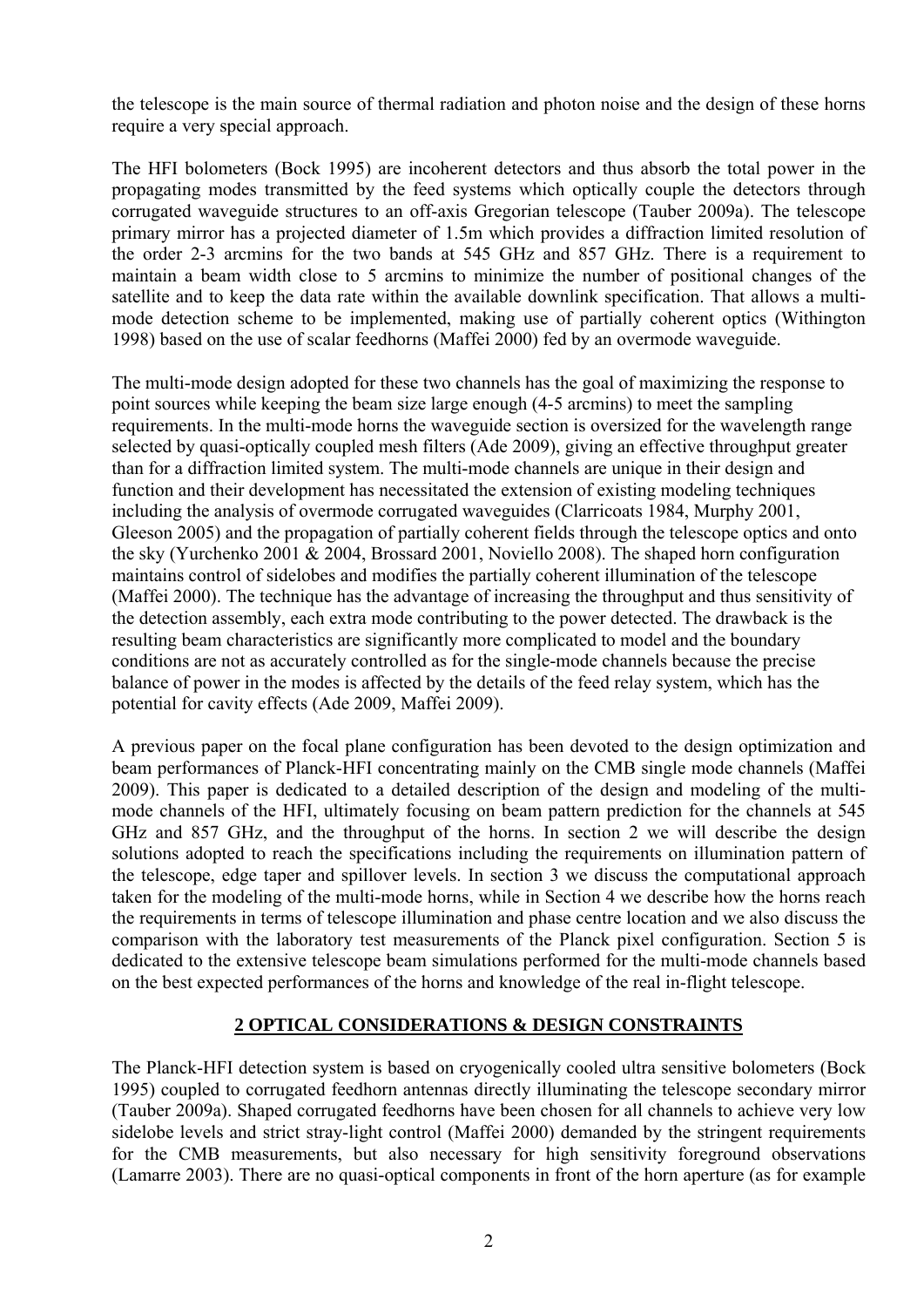in the QUAD experiment (O'Sullivan 2008)) which would have resulted in main beam distortion and necessitated a cold stop to terminate an overall increase in sidelobe levels. Instead the front horn is part of a triple horn configuration in which the filters are located in between a back-to-back (BTB) horn and the detector horn (see Fig. 1, Ade 2009). All of the waveguide sections are corrugated and act as high pass filters defining the lower edge of the bands for the CMB channels (Gleeson 2005). The design principle behind the triple horn configuration forming the detection assembly is presented in detail in Ade *et al.*, (2009) and is based on a design concept by Church (1996). This arrangement is ideal for the single-mode CMB channels in that the optically coupled mesh filters will have no impact on the horn beam patterns. However for the multi-mode channels the components after that BTB waveguide can influence the detailed structure of the patterns which needs to be considered and analyzed.



**Fig. 1.** The typical optical chain for the HFI channels is shown schematically. The front horn determines the light collected from the telescope. It also strongly limits the sidelobe levels in the pattern illuminating the telescope reflectors. Its wave-guide section determines which modes couple to the detector. The back horn launches the radiation through a set of filters into the 100 mK horn that concentrates it onto the bolometer in the detector cavity.

Planck has a diffraction limit of a few arc mins in the highest frequency bands (centered on 545 GHz and 857 GHz and with a 30% bandwidth), yielding a higher resolution than the required 5 arcmins. The use of multi-mode optics allows us to take advantage of increased sensitivity of the detection assembly over the diffraction limit. However, the multi-mode horn beams are theoretically more complicated to model in the complex Planck pixel design and actually less predictable in their actual performance than single-mode channels because of the propagation, scattering and potential reflections of multiple modes in the triple horn and cavity configuration. Nevertheless, the extra propagating modes in a multi-mode design improve the illumination pattern of the antenna, increasing the throughput and hence instantaneous directivity. Note that the optical definition of the low frequency side of the 545 and 857 GHz photometric bands is achieved using metal mesh filters (Ade 2009) rather than being defined by the cut-off of the fundamental corrugated waveguide mode as in the case of the single mode horns (Maffei 2000 & 2009, Gleeson 2005).

Clearly we need to be sensitive to faint foreground sources and so it is crucial to reduce unwanted signals to a minimum. Thus, the reduction of the spillover and the maximization of the power concentrated in the horn main beam are of high importance. Since the horns directly illuminate the telescope the horn beam sidelobes have to be minimized, while the main beam fills as much of the telescope aperture as possible. In order to be consistent with the science requirements, it was decided that the spillover has to be maintained to within 1% (Lamarre 2009). At the same time in order to prevent sidelobes due to truncation at the telescope mirrors the edge taper should be around -30dB. The design therefore needs to balance increased throughput and instantaneous sensitivity to a point source while simultaneously meeting the spillover and edge taper requirements.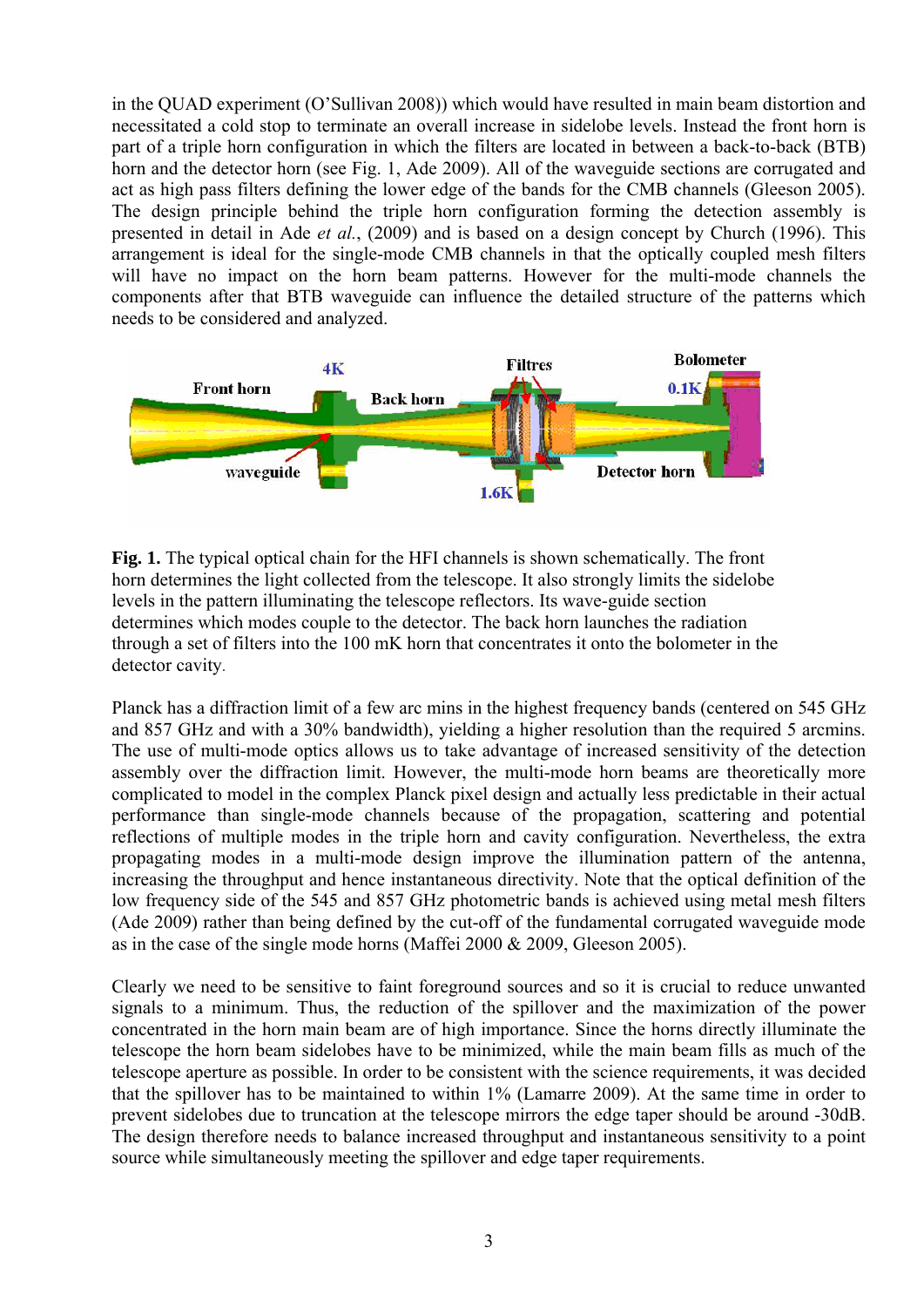

Fig. 2. Focal plane layout of the HFI horns. The 545 and 857 GHz horns are positioned where the optical quality is good enough for high frequencies. The curvature of rows compensates for the distortion of images by the telescope. The horns are designed so there is no shadowing by adjacent rows.

Assuming that we are observing a source with a brightness distribution  $B_\nu(\Omega)$  the power received by a detector (Maffei 2009) is:

$$
P = \int_{\Delta} A\Omega \varepsilon(\nu) B_{\nu}(\Omega) d\nu d\Omega
$$

 $\Delta$  is the spectral bandwidth of the channel. The throughput is  $A\Omega = n(\lambda)\lambda^2$ , where ideally  $n(\lambda)$  is the number of modes at wavelength  $\lambda$  that optimizes the horn beam illumination of the telescope while meeting the spillover/edge taper requirements and giving a beam on the sky of the required resolution. *A* is the effective aperture area of either the horn or telescope, and  $Ω$  the corresponding horn or telescope beam solid angle.  $n(\lambda)$  can be adjusted to optimize throughput using the filtering effect of the waveguide.  $\varepsilon(v)$  is the optical efficiency and includes the detector efficiency term,  $\eta$ , set by the detector design and manufacture. One of the major tasks was to optimize the optical efficiency as described in Maffei (2009).

Coupling the horn directly to the telescope defines the optical characteristics of the instrument (resolution, the antenna beam shape (main beam and part of the sidelobe structure) and the spillover). For the high frequency multi-mode horns the balance between the modes propagating through the waveguide filter into the front horn determines the beam illuminating the telescope and thus the resolution, spillover and edge taper. This balance depends ultimately on how these modes couple to the detector which is not necessarily a well controlled process. In modeling horns we have assumed optimal coupling to the bolometer as likely to be close to operational reality (Maffei 2009).

Apart from the horn aperture and waveguide being determined by the optical requirements there are also some mechanical limitations on the horn design as a result of their position at the centre of an array of the larger horn antennas for the longer wavelength channels (see Fig 2). Each front horn has also been designed such that its phase centre is located on the telescope focal surface. The off-axis Gregorian telescope configuration (compensated aplanatic design to optimize the required field of view to accommodate the large focal plane assembly (Tauber 2009a)) results in a focal surface with an off-centre apex. This shape has a pronounced slope across the focal surface. The high frequency horns are located in a line close to the centre of the focal surface where aberrational losses are least severe for the extended field of view. At this location the length of the high frequency horns was significantly influenced by the need to prevent shadowing by adjacent horns on the sloped focal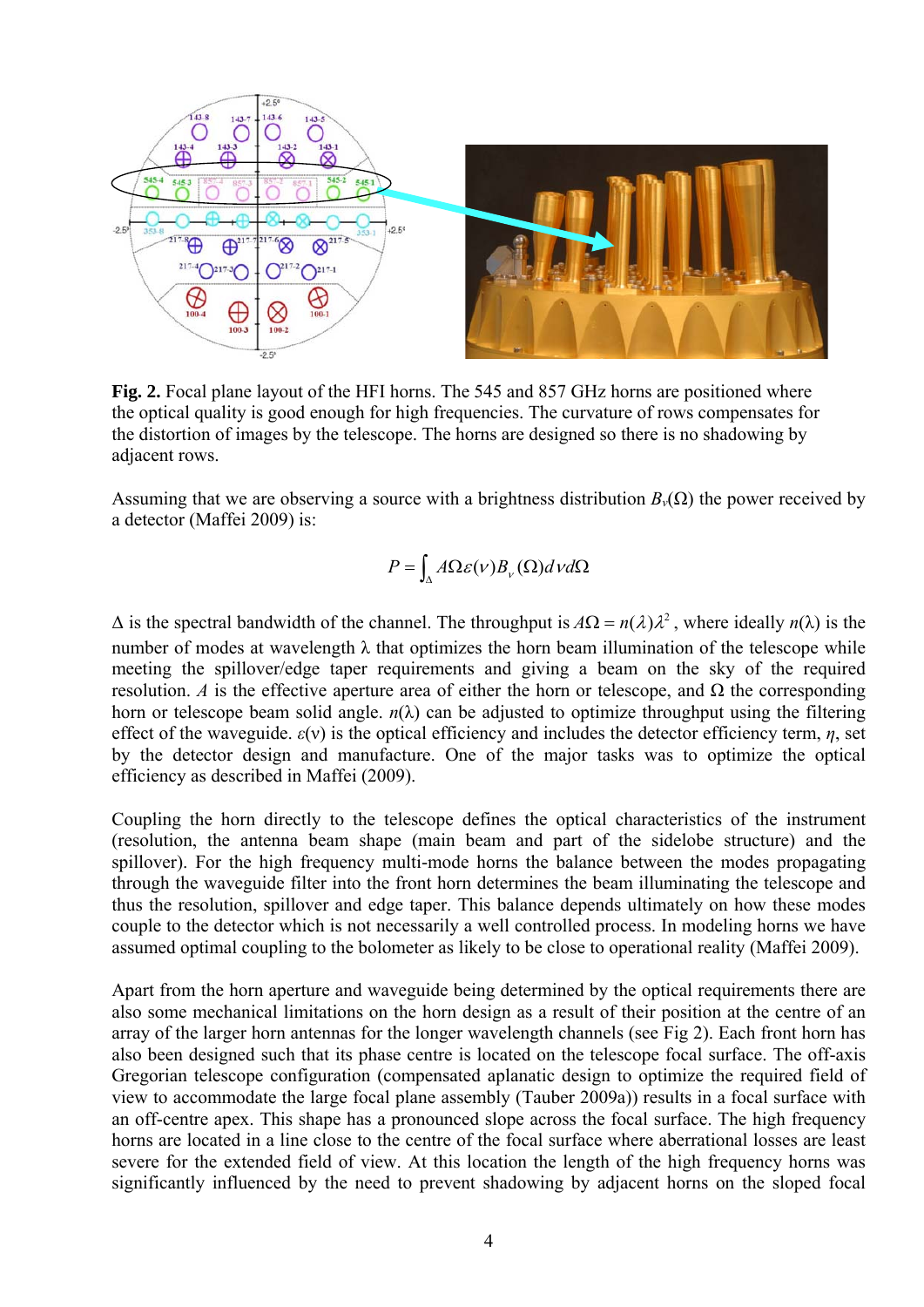surface (see Fig. 2). This implies tapered horns long for the operating wavelength band which turned out to be challenging to manufacture. The phase centre (determining location relative to the focal plane) was required to be within 4 mm of the horn aperture (Gleeson 2002), see Fig. 3.

Manufacturing consideration forced modification of the original tapered horn profile of the back-toback (BTB) section (as illustrated in Fig. 3 below), resulting in a more abrupt profile for the horn adjacent to the waveguide filter section. This has the potential to reduce somewhat the performance of the horn beam by increasing reflections from this part of the horn. A similar design was used for the detector horn. This effect was carefully analyzed to ensure no deterioration in multi-mode operation in terms of beam pattern, and throughput. In fact the beam patterns still achieve close to the desired requirements for sidelobe levels although the main beam is less top-hat like (and thus the illumination pattern is somewhat less ideal, increasing the beamwidth marginally) and there are some more significant cavity effects due to the reflections in the system.









**Fig 3 (c)** Schematic diagram of horn profile for full pixel simulations (vertical scale exaggerated)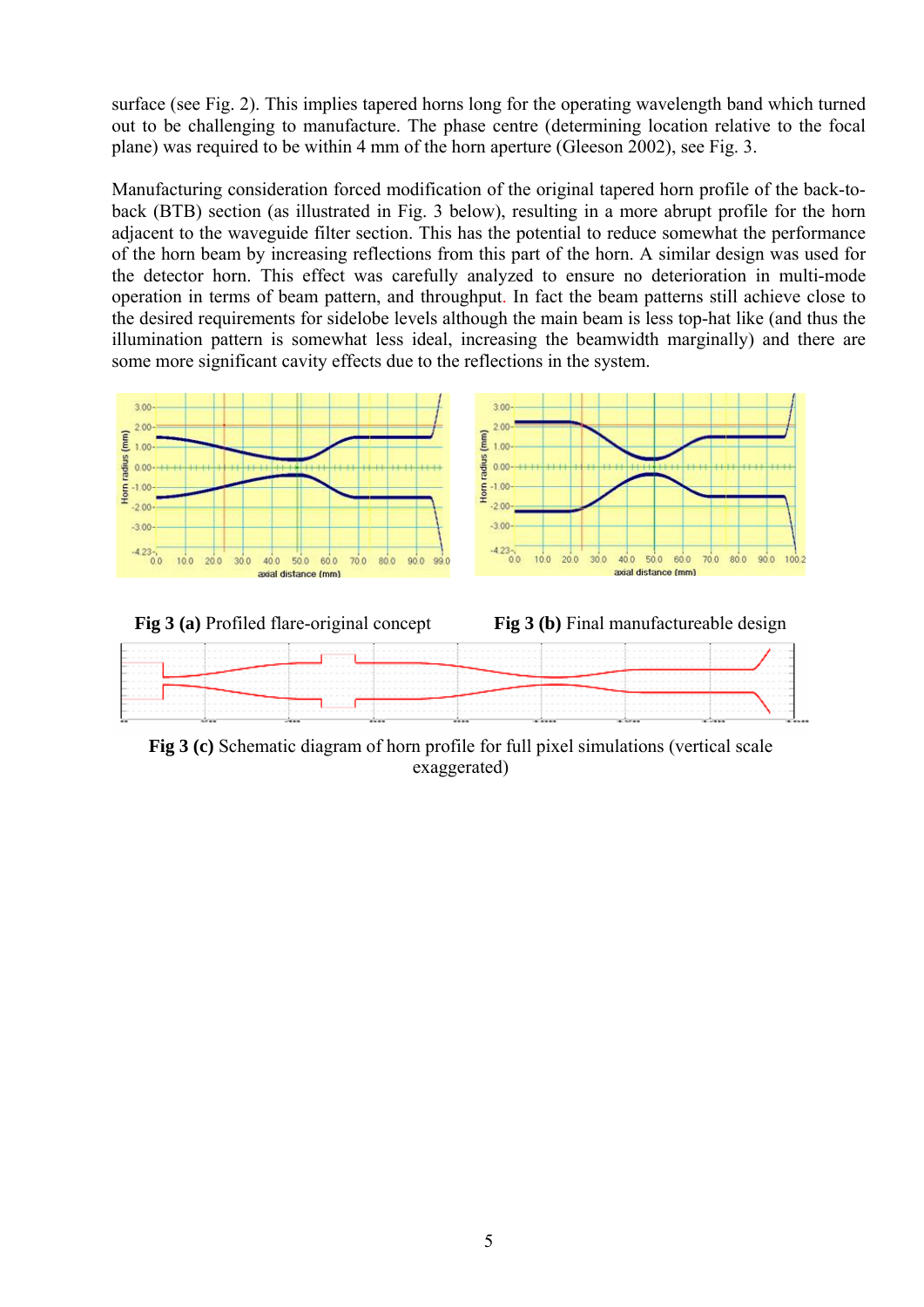### **3 MODELING OF THE MULTI- HORNS**

In the high frequency 545 GHz and 857 GHz Planck pixels both the back-to-back (BTB) horn and the detector horn have overmode waveguide filters (see Fig 4). We can model the waveguide-horn structures using the same scattering matrix approach used for the single-mode-CMB-channel horns (Maffei 2000) except we include modes of all azimuthal orders *n* that can propagate, not just those with  $n = 1$  (Murphy 2001, Colgan 2001, Gleeson 2004, Noviello 2008). In terms of the beam patterns we assume reciprocity and that the cavity behaves like a black-body. Thus, all waveguide modes are equally excited in power in the effective blackbody cavity in which the bolometer is located, and independently of each other so there is no phase relationship between them. Thus, many of these modes will contribute independently (i.e. incoherently) to the beam on the sky. A singlemode horn transmits only one pair of orthogonal coherent fields, the  $HE_{11}$  hybrid mode. In a multimode horn several independent pairs of orthogonal coherent fields will be present which will need to be propagated through the Planck telescope to predict the beams on the sky.



**Fig. 4** Section through horn showing the corrugations. The natural modes of such a system are hybrid waveguide modes (neither TE nor TM). Such corrugated guides can be modeled as cascaded short smooth-wall segments as a band pass filter for hybrid modes.

An important issue is how well modes in the cavity make it through the detector horn waveguide filter relay and couple to the BTB horn. Since the waveguide filter in the detector horn is wider than that of the BTB, it is a reasonable working assumption that any mode that can propagate through the BTB also propagates through the detector horn waveguide from the cavity. Thus, as far as the beam patterns are concerned a useful first order working model is to assume that the BTB is effectively coupled to a black body cavity (i.e. the detector cavity) also. Equivalently, all modes are excited at the back end of the BTB horn independently with equal power. We also investigated models that included the coupling through to the bolometer cavity via the detector horn. This resulted in a better understanding of the behaviour of the system across the band and is detailed in section 5.

If there are a sufficient number of corrugations per wavelength the walls of the waveguide or horn can mimic a smooth continuous surface with a non-isotropic impedance. According to (Clarricoats 1984) four corrugations per free space wavelength are usually sufficient for this assumption. The natural propagating modes of such waveguides are known as the hybrid modes referred to above (pure transverse electric (TE) or transverse magnetic (TM) modal fields are not allowed). A circular corrugated waveguide is described by its radius and by the depth of the corrugations giving two parameters  $r_0$  and  $r_1$  (see Fig 4). Within the context of the hybrid mode model these two radii will define the high frequency and low frequency cut-offs of the modes that can propagate in any waveguide section forming a bandpass filter for each mode. Only a limited number of hybrid modes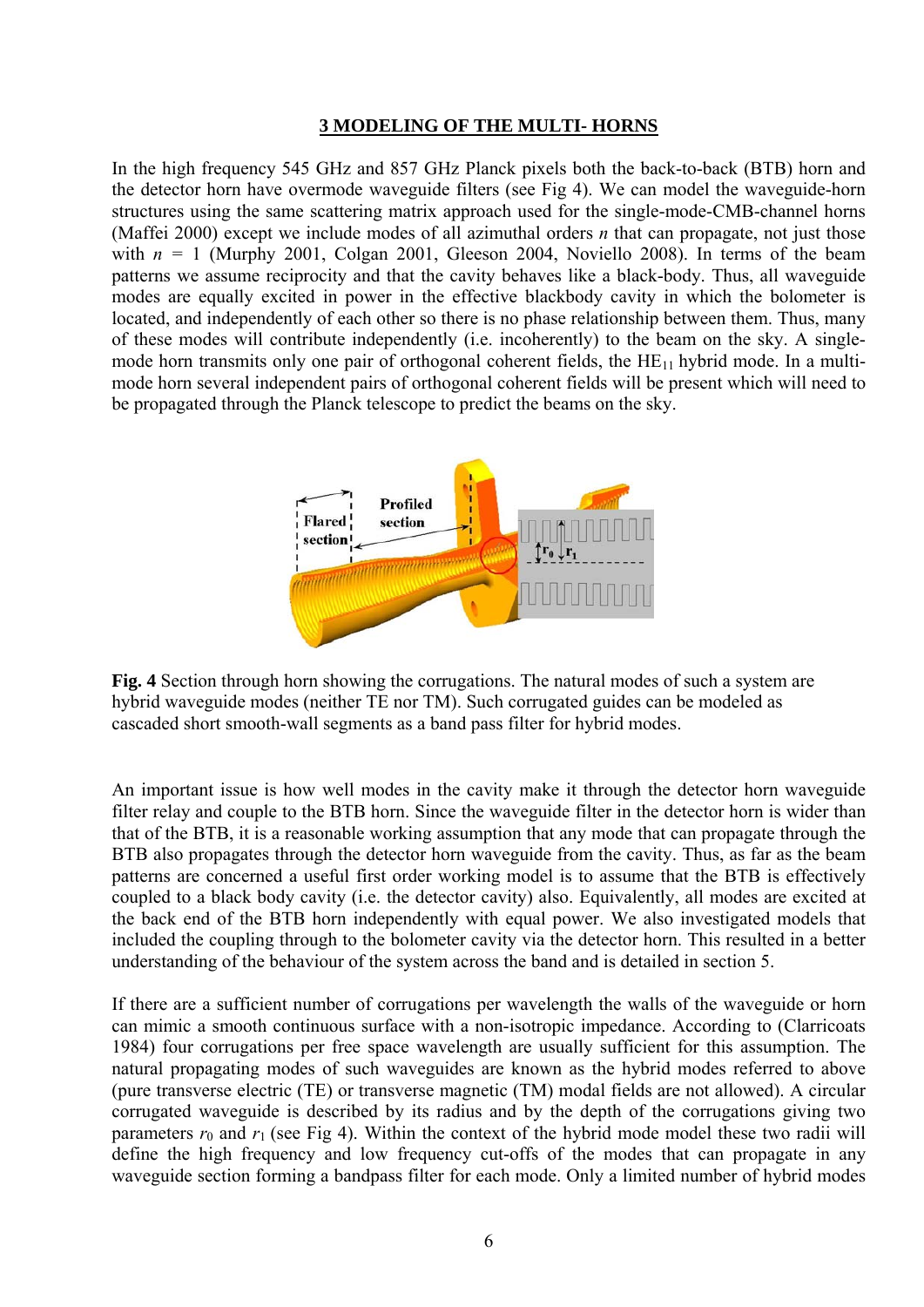can propagate at any one frequency. The actual band of frequencies that can be transmitted is defined by the interference mesh filter stack (Ade 2009) located between the BTB and detector horns. Thus in this approximation the single-mode CMB horns carry just the fundamental *HE<sub>11</sub>* hybrid mode whereas in the multi mode corrugated horn antennas considered in this paper, the waveguide filter section is designed to allow several hybrid modes to propagate (Gleeson 2005). Note that different modes cut-on and cut-off at various frequencies across the photometric band. Thus at a single frequency only a subset of these modes will propagate. This approach gives a good understanding of the operation of the filter although it turns out to be awkward for the shaped horn where the relatively abrupt profiles results in significant mode scattering of these hybrid modes.

We can choose any complete set of modes to represent the black body field at the back aperture of the BTB (the aperture facing the detector horn where the band pass filters are located). Since corrugated waveguide modes are essentially hybrid (coherent mixtures of TE and TM modal fields), and not applicable when modeling the profiled horn shape, we take a mode scattering approach and use *smooth-wall* waveguide modes. In this picture the corrugated guide is considered to be a sequence of very short smooth-wall guide sections (representing sequentially the corrugation grooves and fins), with clearly significant scattering of these smooth-wall waveguide modes occurring at *each* corrugation step (Olver 1994). Thus, for each horn segment the natural modes of propagation are the usual TE*nl* and TM*nl* modes of a cylindrical waveguide (Murphy 2001, Colgan 2001, Gleeson 2004, Noviello 2008), with two possible orthogonal  $TE_{nl}$  and  $TM_{nl}$  fields for  $n > 0$ because of the cylindrical symmetry. At the junction between two segments the scattering of power between modes occurs which is kept track of using a mode matching technique such that complex power is conserved. By computing the scattering matrix terms for each junction we can compute the cascaded scattering matrix for the complete shaped waveguide horn structures. This has been shown to predict the beam patterns of single-mode horns to high accuracy and reproducibility (Maffei 2001).

The details of the electromagnetic theory of multi-mode horn operation using this scattering matrix approach is given in a number of publications (Murphy 2001, Colgan 2001, Gleeson 2004, Noviello 2008). On propagation the family of modes with the same azimuthal symmetry scatter power into each other, but not to modes with a different azimuthal order *n*, which simplifies the computation significantly. Also only modes up to a certain azimuthal order can propagate through the waveguide filter due to smooth-wall waveguide cut-off effects. Because of the significant modal scattering there is also some reflection of the power in the smooth-wall-waveguide modes at the entrance to the BTB horn, even for those modes that are not cut-off in the filter.

Clearly in this discussion the term "mode" can be ambiguous, whether used within the context of the hybrid mode model or the mode matching scattering matrix technique with smooth-wall waveguide modes as the "basis" set of fields. The hybrid mode assumption is valid if there are several corrugations per wavelength and if there is no abrupt change in the waveguide profile. Within this framework, each hybrid mode propagating in the horn is considered as a combination of smoothwall *TE* and *TM* scattering matrix modes (Gleeson 2004 and Noviello 2008). The scattering matrix approach however is more accurate, particularly so as the number of corrugations per wavelength is lower than ideal for the high frequency 857 GHz channels because of manufacturing limitations. At 990 GHz, the top end of the band, for example, there are only two corrugations per wavelength. Furthermore the shaped horns give rise to significant mode scattering even in the case of hybrid modes. Many of these smooth-wall TE and TM waveguide mode fields at the input, when propagated to the BTB, produce horn aperture fields that are not linearly independent but rather are mixtures of smaller numbers of true hybrid modes (which can in theory be extracted).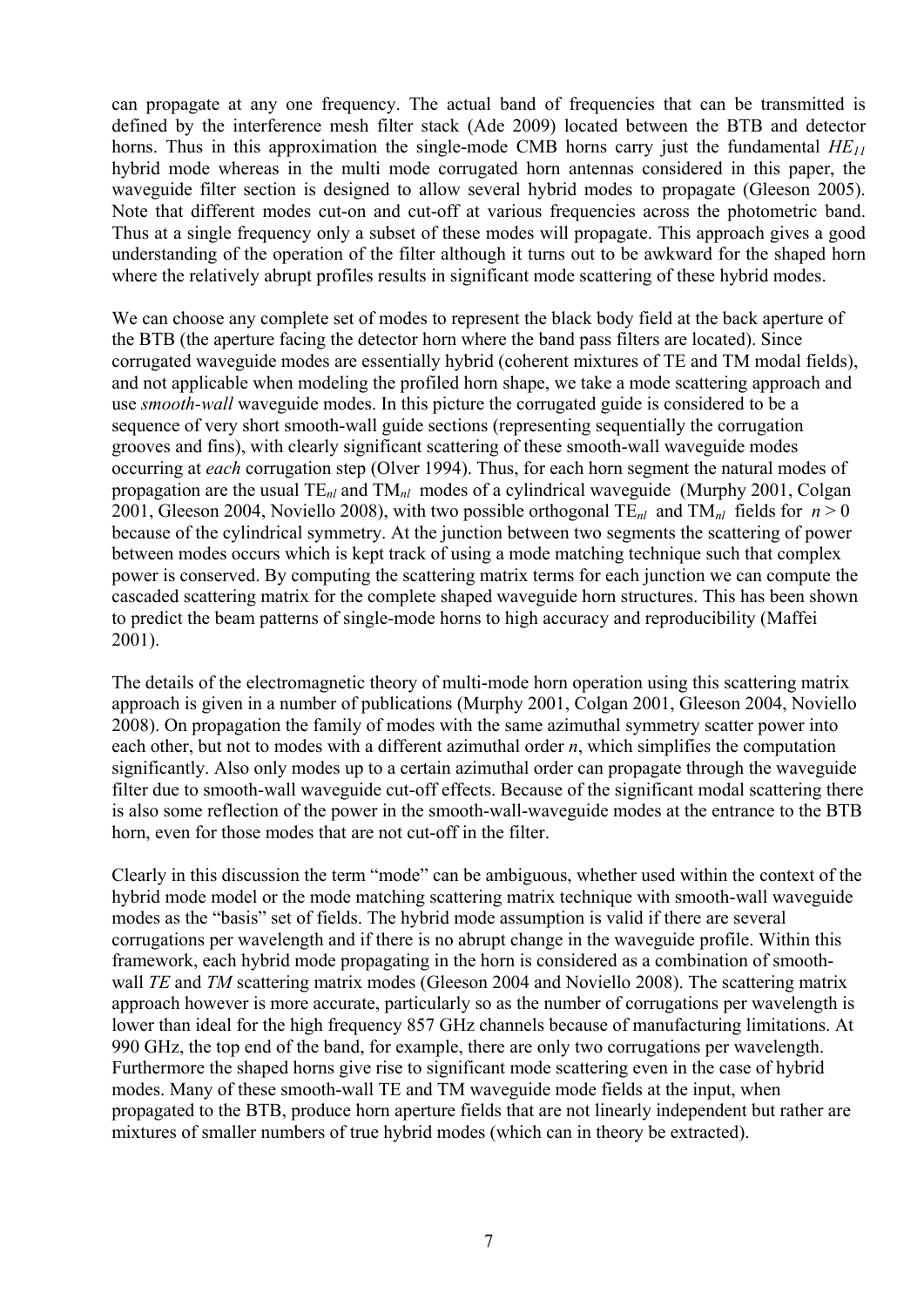Based on a previous geometry (del Rio 1999) a profiled-flared shaped horn (Fig. 4) has been developed for Planck (Maffei 2000) and also used for the earlier experiment Archeops (a CMB experiment to test the Planck concept (Benoit 2002)) to produce the required beam shape. The carefully optimized hyperbolic flare section reduces the sidelobes surrounding the main beam to acceptable levels (the flare length chosen was a compromise between optimized sidelobe reduction, beam illumination pattern and the necessity to place the horn phase centre close to the horn aperture). Note that while the phase centre of a profiled horn is located close to its aperture, the addition of the hyperbolic flare moves it further inside the new aperture, the precise location depending on the length and the tilt of this flare and the frequency. This effect had to be taken into account when designing the horns in order that these meet all the optical requirements and thus were at the correct location with respect to the focal surface to not shadow, or be shadowed by, the other horns.

At the front aperture of the BTB we can recover the true independent hybrid fields that are transmitted by the waveguide filter and horn. These hybrid fields propagate independently through the telescope and onto the sky since they were generated by an independent set of smooth-wall waveguide modes at the effective black body enclosure at the back aperture of the BTB. (Olver 1994, Maffei 2000)

The columns of the  $S_{21}$  scattering matrix contain the mode coefficients for the modal sums required to recover the independent hybrid fields at the horn aperture. These fields, once recovered, must be propagated to the sky independently and then be added in quadrature to simulate a true multi-mode beam pattern, each simulation being at a single frequency. In order to produce a true beam pattern for the band these single frequency fields must be added in quadrature across the band with any nonuniform weighting to take into account any non-uniform transmission for the filters that define the band. The spectrum of the source will also affect the beam pattern for any particular observation.

All the back-to-back high frequency horns of HFI went through qualification and characterization tests at single component level. The result of their transmission measurements is reported in another publication (Maffei 2009), which includes beam pattern measurements outside of the normal operating band at a frequency at which the horns were single-mode. The horns show very little deviation from the ideal pattern (model prediction for single mode operation) at the level of their main beam (+/- 25deg corresponding to the edge taper) indicating the absence of obvious manufacturing defects likely to affect the beam patterns. The measurements of the beam patterns made at multi-mode operation is discussed below in section 4.

## **4. FAR-FIELD PATTERNS OF HORN AND LABORATORY TESTS**

## **Telescope Illumination Patterns**

The simulated broadband far-field patterns of the 545 and 857 GHz horns are shown in Fig. 5 below. In Figs. 5a  $\&$  b we assume black-body illumination of the front BTB horns, equivalent to assuming perfect coupling through the relay feed system to the detector. A more realistic simplified model of the full Planck pixel, including the detector horn and transition to the bolometer cavity, has also been investigated (see section 5). The beams for the 857 GHz horn are shown in Fig. 5a at spot frequencies at the band edges (730GHz and 990GHz) and centre (857 GHz) illustrating that the beam width remains approximately constant (throughput conservation). Similarly, the 545 GHz horn beams are shown at the band centre and the edges (Fig 5b).

Two assumptions were made here in modeling the full pixel (BTB plus detector horn): (i) the filter section could be described by a smooth waveguide section of the same diameter as the mesh filters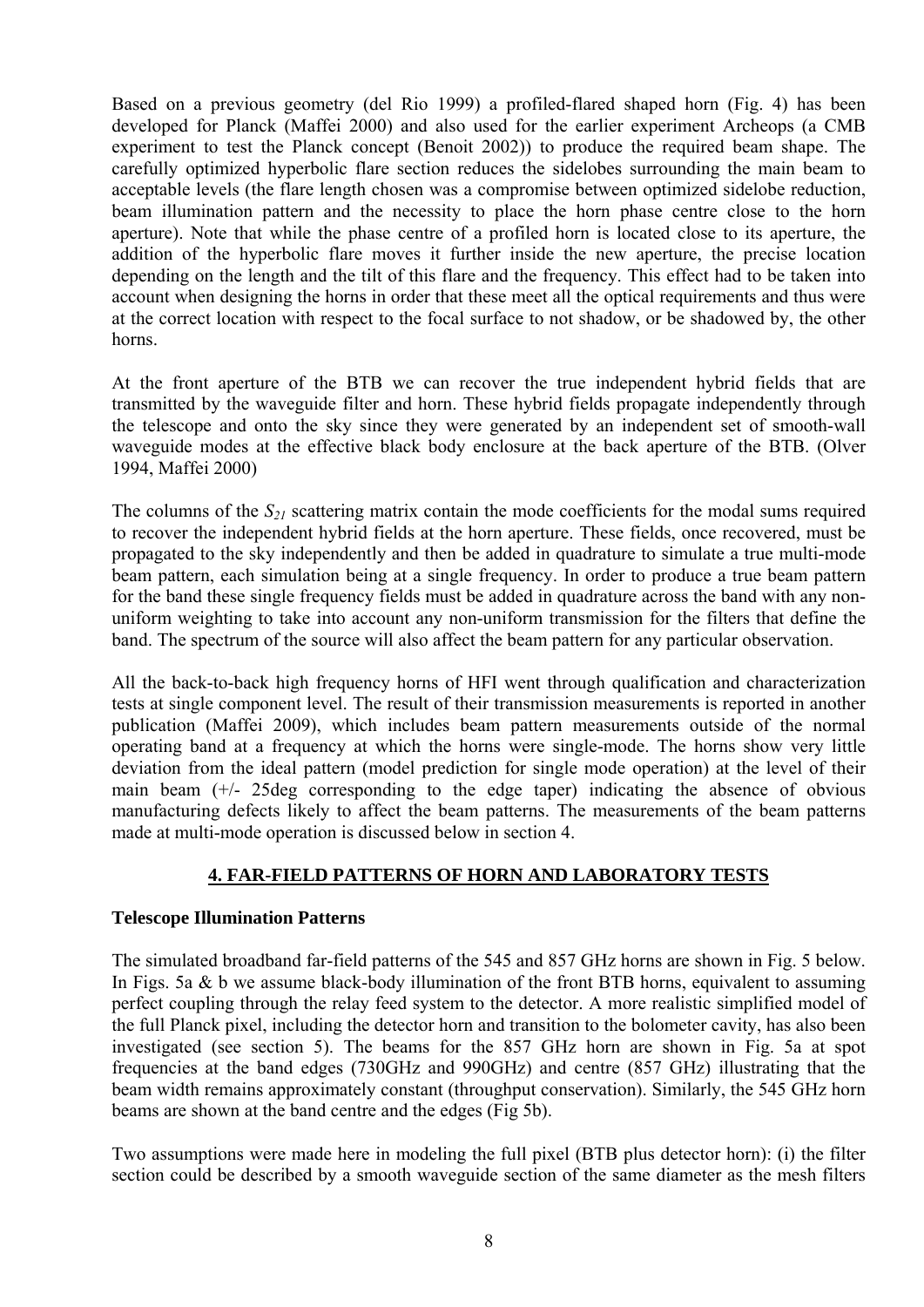and (ii) the bolometer cavity itself is approximated as a radiating black body source or sink (no reflections)- see Fig 3c. An exact representation of the pixel was not possible because of the nature of the quasi-optical coupling of the filter section. To overcome this difficulty a number of example cases were considered, in which further simulations were undertaken, to quantify the effects on the beam patterns of the BTB resulting from inclusion of the cavity, detector horn and the filterassembly in the analysis. With the help of these varied theoretical techniques, in-flight performance can be estimated (see later in this section for further discussion).

Comparison of the plots shows that the detector horn and filter section act as a good relay for coupling to the BTB horn so that the assumption of blackbody illumination of the front BTB horn would appear to be valid. Note that the edge tapers in all cases satisfy the requirement of better than -30dB at 26 degrees at the centre of the band. The spillover values for the various horns are given in table 1.



**Fig. 5a** Comparison 545 BTB far-field horn beam patterns at band centre and band edges. (Green-465, Red-545 GHz, Blue-625 GHz)



**Fig. 5c** Comparison of far-field horn beam patterns at band centre for 545 GHz horn for BTB (red) and full pixel cases (green).



**Fig. 5b** Comparison 857 BTB far-field horn beam patterns at band centre and band edges. (730 Green-730 GHz, Red- 857 GHz, Blue-990 GHz)



**Fig. 5d** Comparison of far-field horn beam patterns at band centre for 857 GHz horn for BTB (red) and full pixel cases (green).

| <b>Spillover and edge-taper levels</b> |                 |          |
|----------------------------------------|-----------------|----------|
| <b>Average Values</b>                  | 545 GHz 857 GHz |          |
| Spillover (26 deg)                     | 0.0056          | 0.0011   |
| Edge Taper (26 deg)                    | $-26.0$ dB      | $-29$ dB |
|                                        |                 |          |

Table 1: Spillover and edge-taper levels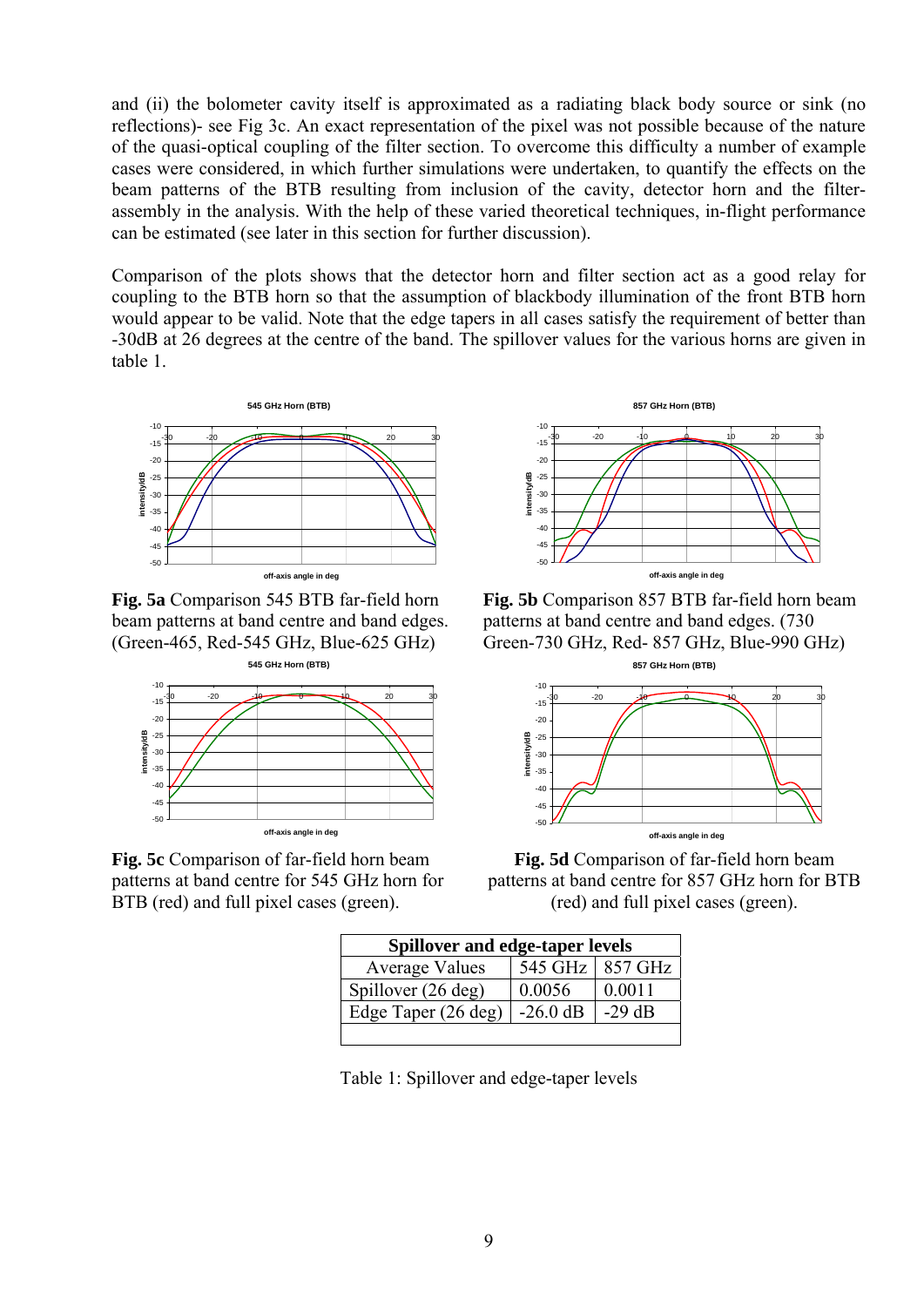#### **Horn Phase Centres**

Determining the so called phase-centres of multi-mode horns requires careful consideration. The "phase center" is ill defined as the individual spatially coherent fields making up the farfield pattern all appear to come from different phase center locations inside the horn aperture. The best location at which to place these horns with respect to the focal surface therefore requires a different approach from that of a single mode horn (Maffei 2000). In this case it is reasonable that the average phase center location is best defined in terms of the virtual beam waist position behind the horn aperture. The focus of the telescope should be located at this waist in order to optimize the angular resolution and on-axis gain for the beam on the sky (Gleeson 2002). However, because of the multimode nature of the beam, the position where the on-axis gain is a maximum may not coincide precisely with the optimized angular resolution.

Since the phase front of the horn aperture is convex, the effective phase center will be located inside the horn. We can locate this virtual waist (for the band centre) by propagating the horn aperture fields backwards into virtual space behind the horn aperture plane and determine the position at which the beam appears narrowest (see Fig. 6). The individual spatially coherent component fields must be propagated separately and combined in quadrature to determine the intensity pattern. The waist position is also frequency dependent.



**Fig. 6.** Schematic of set-up of a horn aperture with respect to an antenna illustrating the horn virtual waist and antenna focal point. Typical behaviour of the beam in the vicinity of the virtual waist location is also illustrated.

The effects of telescope truncation can be neglected in determining the position of the best phase center as, in Planck, the beam edge tapers at the telescope are very low (about –30dB) and to a good approximation the telescope can be assumed to be of infinite extent. Thus the field on the sky will be an image of the horn field at the telescope focus without much broadening because of the low level of spatial filtering at the telescope aperture. Aberrations degrade the resolution slightly.

The *depth-of-field* will be affected by the spatial filtering of the telescope. A realistic estimate for these horns is obtained by including the effects of the edge taper at the telescope, which thus involves coupling the far-field of the horn to the telescope and defocusing the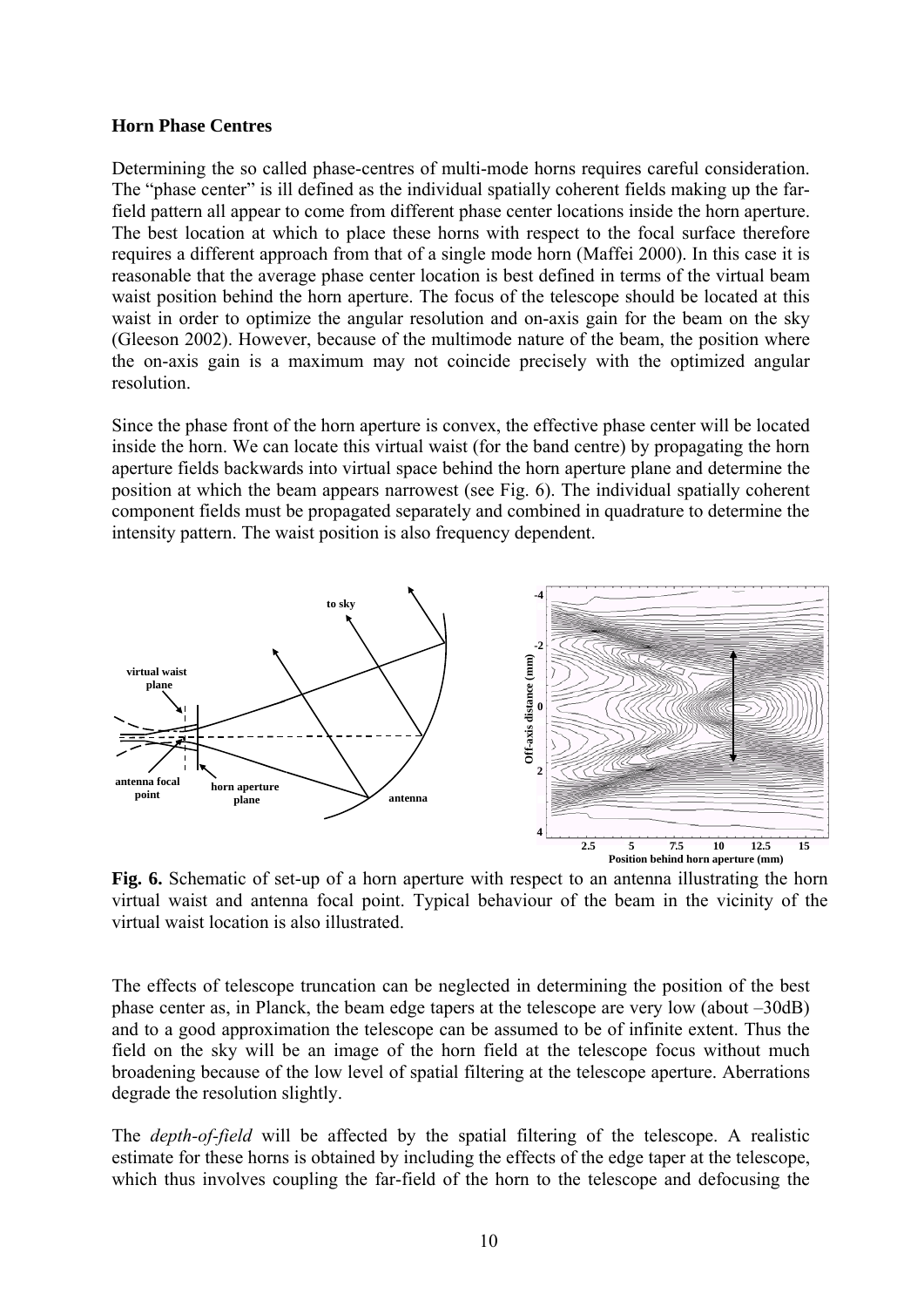system by adjusting the distance between the horn and telescope, effectively changing the phase curvature of the beam at the telescope aperture. Replacing the telescope with an equivalent paraboloid, the radiation pattern on the sky is obtained by summing in quadrature the Fourier transforms of the far-fields of the independent spatial modes of the horn with the appropriate phase error across the telescope aperture. In this case we can then analyze the variation of the on-axis gain on the sky with defocus distance as a convenient parameter for checking the depth of field on the focal plane.



**Fig. 7** Broadband on-axis gain in the far-field of a perfect telescope for varying displacements of the horn aperture with respect to the telescope focus for the 545 GHz (left) and 857 GHz (right) horns. Optimum gain lies between 2 mm and 7 mm behind the horn aperture.

Fig. 7 shows the broadband on-axis gain of the horn with horn aperture displacement away from the focal plane. A negative distance implies that the focus is positioned behind the aperture (where it is expected). The maximum on-axis gain occurs when the telescope focus lies approximately 2 mm behind the horn aperture, thus satisfying the Planck requirement that the phase centre must be no more than 4 mm from the aperture to prevent shadowing of other horns in the HFI and LFI arrays. For both horns the depth of field (whose edge is defined by the 1dB below the peak level) is about 10 mm in both cases indicating a rather tolerant system to axial positional inaccuracies and satisfying all phase centre requirements.

## **Test Measurements**

The special operation in space of the multi-mode Planck pixels with unimpeded illumination of the telescope and low temperature of the optical elements meant that an exact measurement of the optical response could not be made under flight conditions. Instead on-ground characterization of these pixels has been based on multiple measurements of qualification and flight model feed-horns. The operation of overmoded BTB horns has also been investigated using scaled prototypes (Gleeson 2004) to verify theoretical techniques for modeling such horn systems. The flight model BTB horns were tested for single mode operation at a frequency below the actual band of operation to check for manufacture defects. Under single mode operation the beam is unaffected by the part of the pixel behind the BTB waveguide filter.

Measurements were made at Cardiff University of a full pixel at 857 GHz in a similar arrangement to the actual flight configuration, although it was necessary to place a cryostat window behind the BTB horn, and to introduce an extra relay BTB horn section (Ade & Savini 2009). The 857 GHz full pixel broadband beams that were measured are narrower than those predicted by the simulations (see Fig. 8). The figure shows the results of the measurements made over the band defined by the Planck filters. Shown also are spot frequency measurements also made with a narrowband coherent source (backward wave oscillator) again superimposed on the simulations. The horns are clearly working in a multimode fashion and it is possible to show that the partially coherent fields can be re-expressed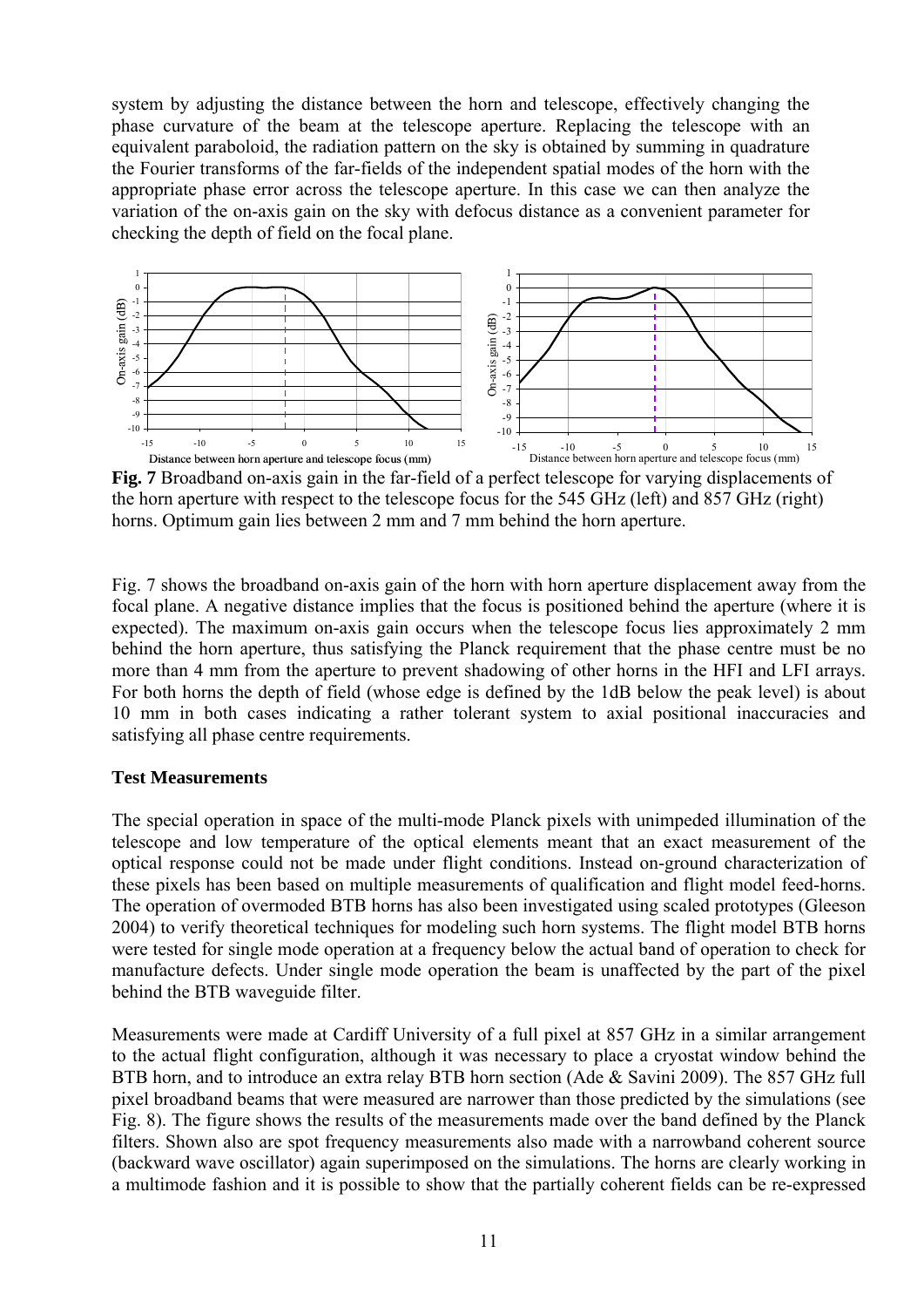as a sum of hybrid fields. The discrepancies are understandable when the measurement set-up is considered, particularly the necessity to include an extra BTB relay horn which leads to extra mode filtering. The analysis of this system is considered in detail in Ade & Savini (2009).



**Fig. 8:** Horn far-field measurements were made at Cardiff for broadband and spot frequencies with the BTB horn both outside and inside the test Dewar window (the inside case is more challenging but more representative of the true Planck pixel).

When we compare the idealized model at a frequency of 857 GHz with the spot frequency measurements across the band the theoretical beams appear to be too wide, indicating missing modes in the measured beam. We group contributions according to azimuthal order and overlay with the measurement data to investigate which field distributions are missing. Modes of order 2 and higher appear to be absent. If we only add modes of azimuthal order  $n = 0$  and 1 together the resulting beam pattern prediction appears to fit the measured beams to a reasonable approximation (see Fig. 9). This suggests a loss in throughput, as if we assume  $A\Omega = n\lambda^2$ , then  $\Omega_{meas}/\Omega_{sim} = n_{meas}/n_{sim}$ , giving a 20% to 30% loss in measured beam area, corresponding to a 20%/30% loss in the number of modes. In the case of the in-flight behaviour of the Planck pixel however we expect to have beam patterns that have wider beams than suggested by the measurements as modeling of the full pixel indicates no significant attenuation of the modes making up the multi-mode distribution over the BTB.



**Fig. 9**: Test data fitted with beam with reduced mode content at the band centre.

#### **Discussion: Simulation of the realistic horn beams**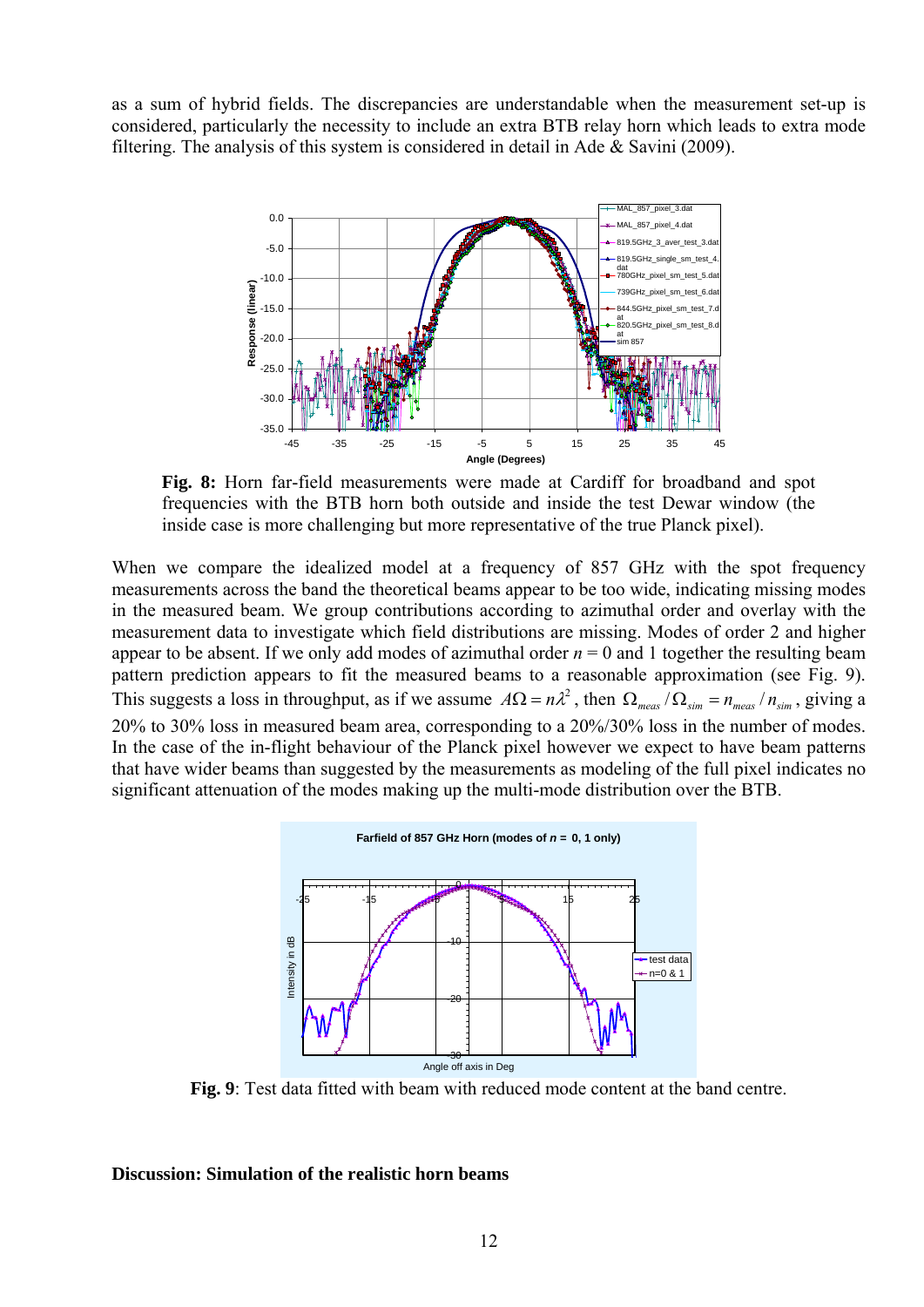Realistic beam patterns on the sky require realistic models of the horns. The simulation of the full horn assemblies themselves has been a revealing and challenging undertaking, particularly when including the coupling to the detector horn in the simulations. To perform these simulations of the multi-horns it has been necessary to develop a computationally efficient modeling program. The code performs run-time checks on the numerical stability of the scattering model at each junction and basic checks on the physical plausibility of the model. With the new software the pixel assembly could be simulated in 1GHz steps across the band for a number of models. This has been done for the ideal (as designed) horn and, in the case of the 545 GHz horn, for eight models of horns with manufacturing tolerances not exceeding 2μm applied on a section-by-section basis to see if there was any observable effect. For the 857 GHz horn the effect of manufacturing tolerances has been examined for eleven models at a number of spot frequencies.

The more realistic models presume a perfect filter in front of the detector horn, and the working assumption is that the bolometer cavity is a perfect black body across the band. The horn models do not take into account assembly imperfections that would result in imperfect alignment of the sections. Misalignment would give rise to the exchange of power between fields of different orders, effectively giving rise to leakage of power into non-propagating fields. It is not immediately obvious what the effect of misalignment would be, but it would probably result in a very small reduction in throughput and some damping of any power trapped due standing waves in the system.

Overall the performance of the complete horn assemblies is similar to that of the back-to-back horn alone, with a reduced throughput, but a similar change in beam pattern across the band. The modelling indicates that there is trapped power between the bolometer horn and the back-to-back horn, the horn configuration acting as a leaky cavity (see Fig. 1). This gives rise to rapid frequency dependent changes in throughput. Furthermore, as well as total power transmission variations, there is frequency dependent variation in the distribution of power between fields of all orders. That means that there are the beam pattern changes with frequency that would not occur in the BTB horn. Because it is not possible to know what has been built to the level of accuracy to which the horn is sensitive, it is not possible to know precisely what the beam pattern will be in very narrow bands. Nevertheless, over any reasonable band this 'ringing' tends to average out, and the net effect is only a reduction in throughput.

Inclusion of damping due to finite conductivity does not materially effect the qualitative behaviour observed. Single frequency or very narrow-band beam pattern prediction should be considered only as a qualitative indicator of performance. This is because very small manufacturing tolerances change the distribution of power between transmitted fields in much the same way as a change in frequency. As a result, the qualitative behaviour of two tolerance models of the broadband horn will be much the same, but the distribution of power between modes and the mode-by-mode transmission of the different horns will be different at any one frequency.

Conclusions made above are also supported by the analysis of lower frequency HFI horns comparison of the HFI 100GHz BTB horns. However, with an approximate model of the full 100 GHz pixel assembly only very week 'ringing' is seen with almost unity power transmission across the band dropping off sharply below 86GHz.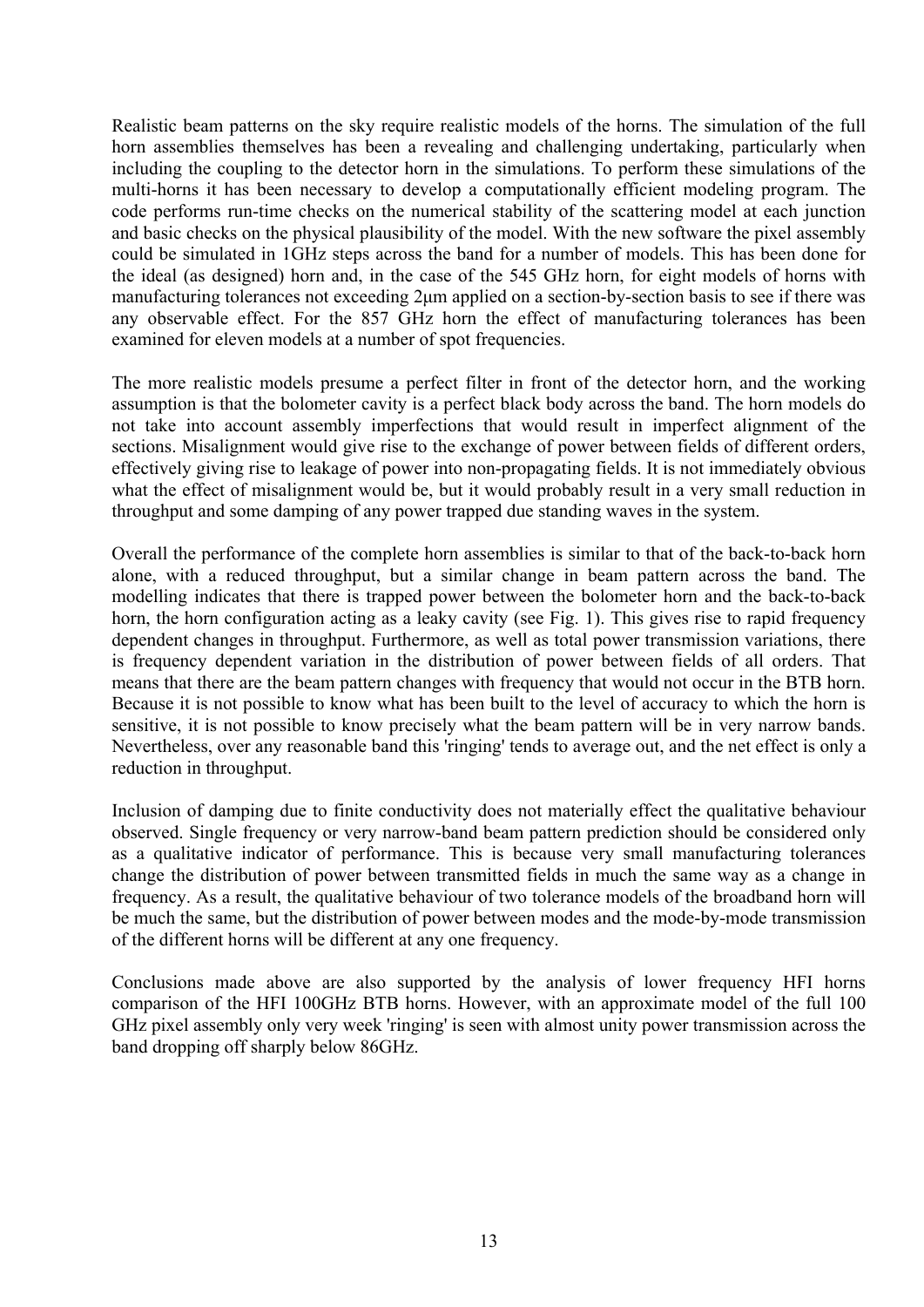## **5. TELESCOPE MAIN BEAM PATTERN SIMULATIONS USING GRASP**

Since the detectors are rather wideband and the GRASP calculations are monochromatic, several spot frequency patterns need to be calculated and averaged to simulate the beam pattern, with each calculation repeated for each orthogonal polarization. For each main beam single polarization characterization several frequencies were calculated across the band. For multi-mode horns the number of modes transmitted to the bolometer varies with the frequency. The resulting fields are incoherent sums of all the modes present and the beam pattern varies with frequency. Analysis of the scattering models of the 857 GHz horn aperture fields indicates that there are essentially only a small number of independent hybrid mode fields contributing to the beam on the sky. Modeling the telescope beams involves identifying those hybrid aperture fields which have significant power and independently propagating them through the telescope one at a time for spot frequencies across the band, then adding in quadrature.

The broad-band beam for the 857 GHz horn was modelled between 730 GHz and 990 GHz in 5 GHz steps; a total of 53 frequencies (see Figs 10  $\&$  11). The model of the horn used 64 modes in each azimuthal order 0 through to 4; there is no transmitted power in higher azimuthal orders. Thus, at each frequency the horn model has an input of 320 waveguide modes of unit amplitude, the output being a frequency dependent number of aperture fields. In all, 743 aperture fields were found to be sufficient for a good description of the broad-band beam. Each of these fields is coherent and has to be propagated independently through the telescope model to the sky. Having calculated the beam pattern on the sky for each aperture field they are summed in quadrature. This process gives a broadband beam power density pattern with units W/sr (the units used by GRASP for far-fields).

The 545GHz pixel broad-band telescope beam has been simulated taking the same approach as that described for the 857 GHz pixel. The beam pattern described below is derived from 64 single frequency contributions (see Figs 10 & 11).

Note that since the main beam will not be Gaussian, being made up of many modes, a classic Full Width Half Maximum (FWHM) used on a typical quasi-Gaussian main beam becomes an inappropriate measure of the beam width. Examples of such beams are shown in Figs. 10 and Fig 11 for the full pixel detection assemblies computed across the spectral bandwidth (broadband). The main beam is clearly non-Gaussian and the usual value of the FWHM becomes very sensitive to onaxis gain. A better definition is the Half Power Beam Width (HPBW) in these cases defined to be the radius of a circle including one half of the total power in the beam.

Estimates for the FWHM and HPBW are obtained by taking two beam cuts through the centroid of the unweighted beams in the widest and narrowest directions. For the H-857-1 pixel the beam is slightly elliptical and rotated through approximately 30 degrees. The estimates for the beam without any spectral weighting are: FWHM: 5.051 x 4.835 arc min; HPBW: 3.668 x 3.448 arc min. Fig. 11a shows the two orthogonal cuts through the spectrally unweighted beam. Spectrally weighting the beams for Mars, Sirius, HII regions and cold cores changes the beam pattern so little (except for an overall scaling) that it is not observable on a plot except upon very close examination (see Fig. 10a.). The broad-band beams are therefore not spectrally biased.

The broad-band beam pattern FWHM and HPBW estimates for the pixel H-545-2, frequency range 465 to 630 GHz in steps of 5 GHz are: FWHM:  $4.85 \times 4.69$  arc min. HPBW:  $3.74 \times 3.36$  arc min (see Figs. 10b & 11b)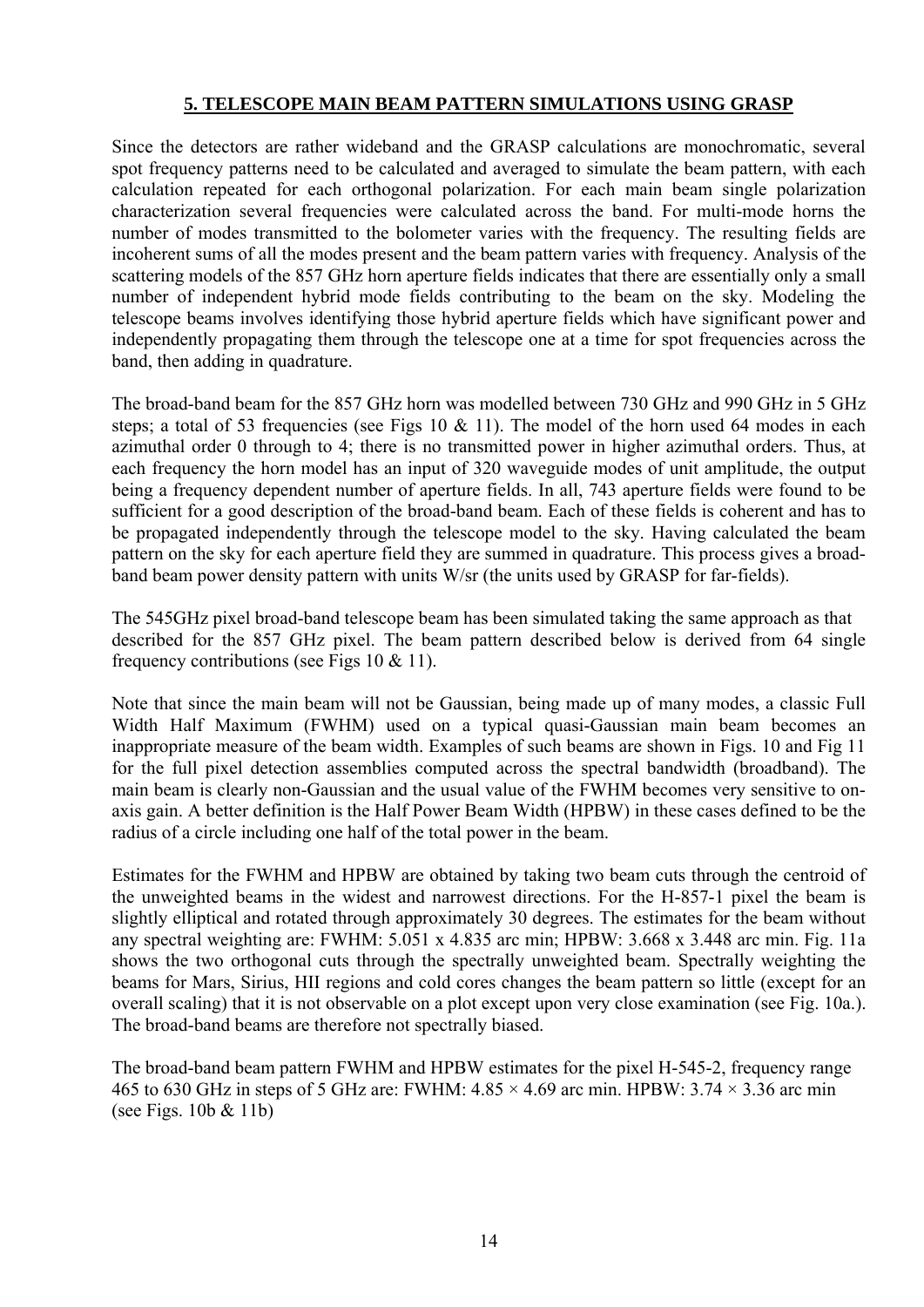

**Fig. 10a**. H-857-1 unweighted and spectrally weighted 730GHz to 990GHz broad band beam patterns. Contour levels are at 3dB intervals. The maps are in Ludwig UV coordinates covering 30 x 30 arc minutes. The differences are discernible in the very low beam levels.



**Fig. 10 b** H-545-2 beam pattern for 465 GHz to 630GHz. Contours are at 3dB intervals. The maps is in Ludwig UV coordinates covering  $30 \times 30$  arc minutes.



**Fig. 11a** Orthogonal cuts through the H-857-1 beam. (Normalised power in dB.)



(Normalised power in dB.)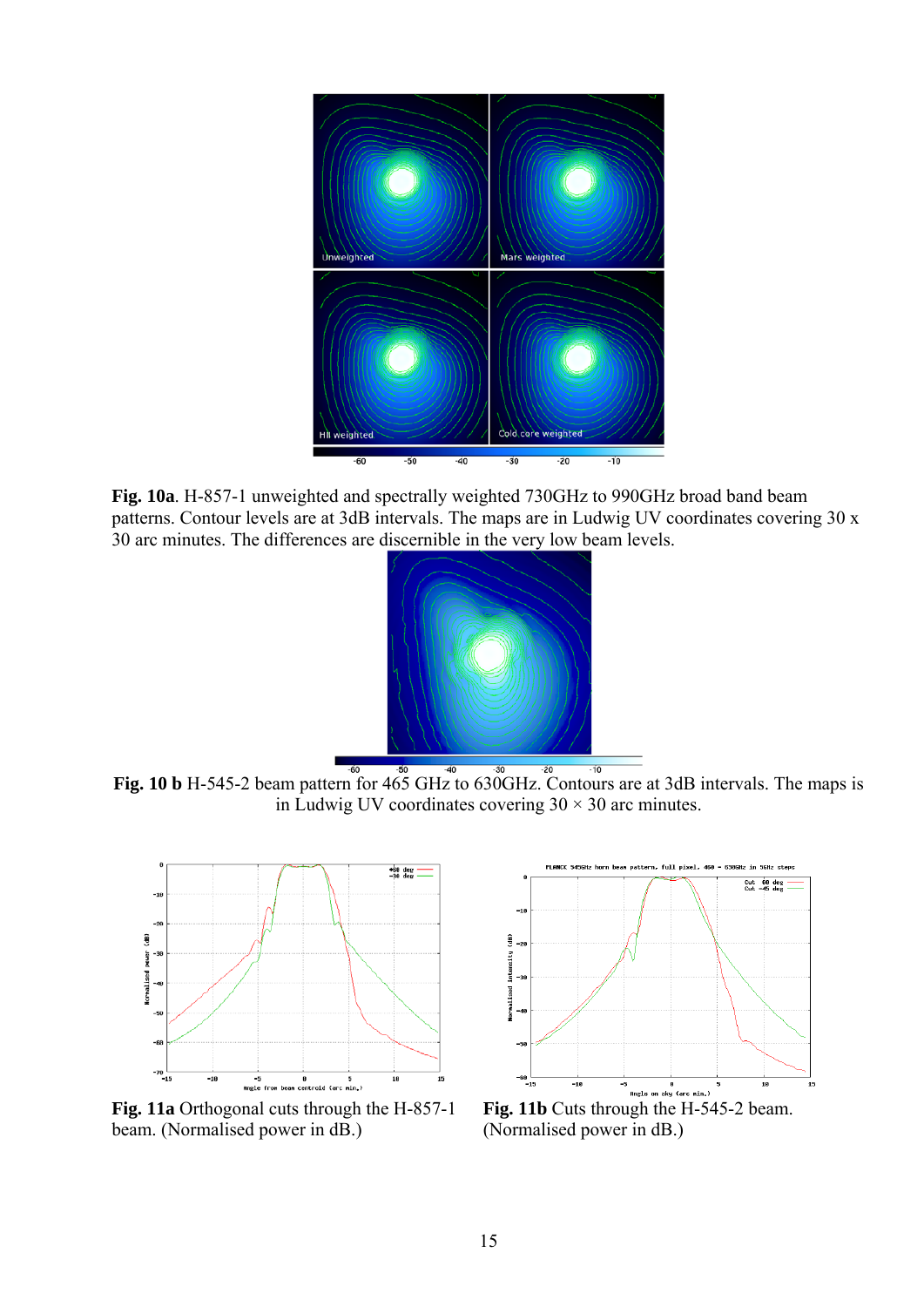## **DISCUSSION & CONCLUSION**

The *current* best estimates of the beam width for the 850GHz horn indicate that the beam will be close to the design width. This estimate is provisional – the GRASP model uses the best videogrammetry-based estimates of the mirror shapes and the metrology of the telescope assembly to position the mirrors relative to each other, and the final pre-launch beam width estimate has been made taking the focal plane metrology into account in the model.

The modeling of the propagation of the modes inside the optical chain is complex which required the development of novel experimental and theoretical developments. There remain two major unknowns that will determine the beam width on the sky: (i) modal filtering in the flight model horn assembly, and (ii) the coupling of the detector in the cavity to the modes in the horn-waveguide structures. Mode filtering cannot be known until after launch, but damping is probably strong enough to prevent excessively narrow beams. The first observation of planets with the multi-mode channels will give the first accurate measurement of beam size and optical efficiency on point sources.

The current knowledge base provides a good starting point for the in-flight optical calibration activities, which are expected to complement them. The current expectation is that, with the combination of ground knowledge and flight measurements, Planck will be able to achieve its main optical requirements.

## **References**

Ade, PAR et al. 2009, A & A, this volume.

Ade P.A.R. & Savini, G. in preparation.

Benoit, A., Ade, P.A.R., Amblard, A. et al. 2002, Astropart. Phys., 17, 101

Bersanelli, M., et al. 2009, this issue.

Bock, JJ et al. 1995, Space Sci. Rev., 74, 229

Brossard, J. 2001, Ph.D. thesis

Church, S et al., Proceedings of the 30th ESLAB Symposium on Submillimetre and Far-Infrared Space Instrumentation, ESA-ESTEC, 77, 1996

Colgan, R. 2001, Electromagnetic and Quasi-Optical Modelling of Horn Antennas for Far-IR Space Applications, Ph.D. thesis, NUI Maynooth

de Bernardis, P. et al. 2000, Nature, 404, 955

del Rio Bocio, C., Gonzalo, R., Sorolla Ayza, M. et al. 1999, IEEE Trans. Antennas Propag., 47, 1440

Gleeson E, Murphy JA, Maffei B, International Journal Of Infrared And Millimeter Waves, 23, 711- 730. 2002 (phase centres)